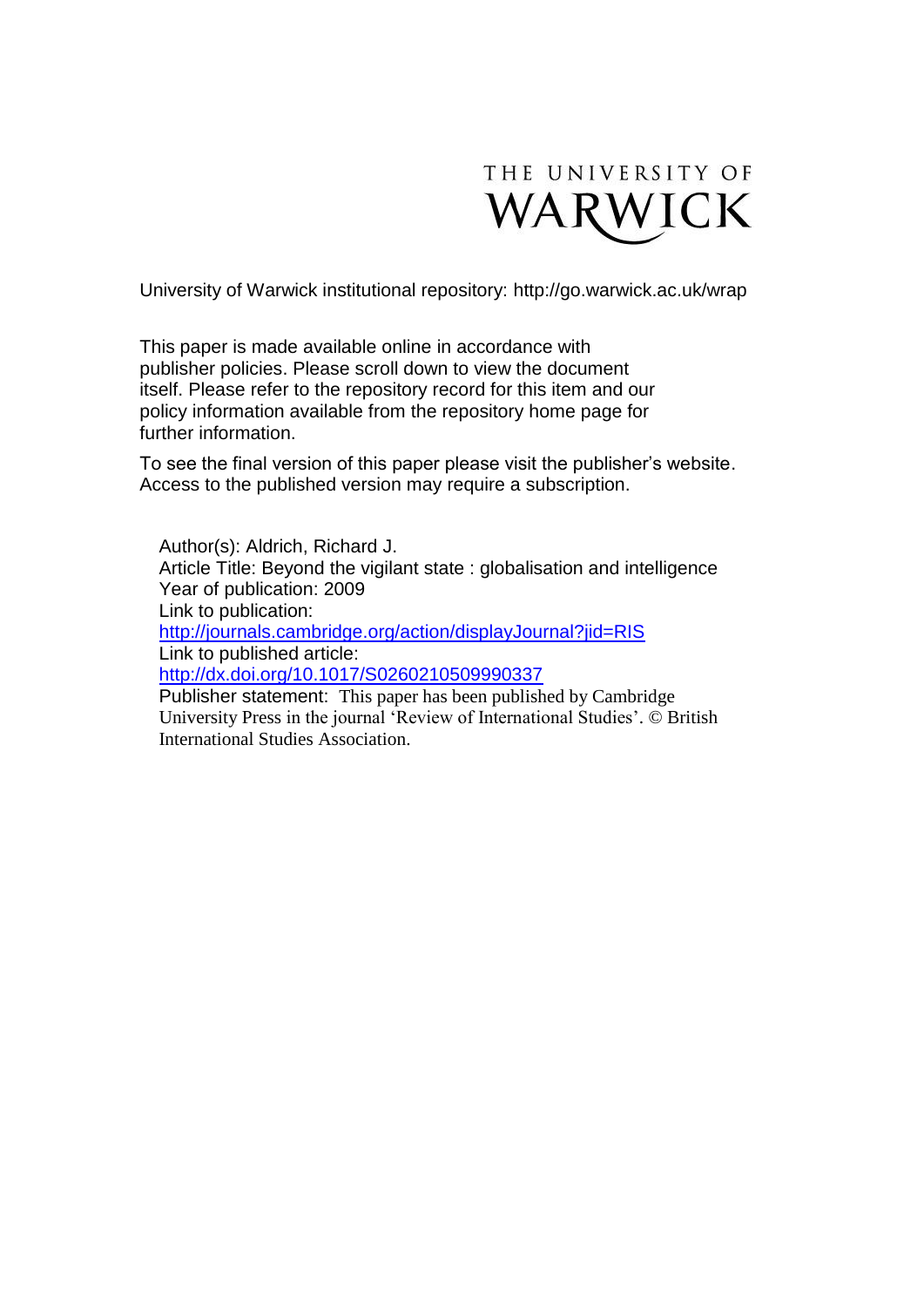*Review of International Studies (2009), 35, 889–902 Copyright British International Studies Association doi:10.1017/S0260210509990337*

# Beyond the vigilant state: globalisation and intelligence

RICHARD J. ALDRICH\*

Abstract. The world of intelligence has grown exponentially over the last decade. This article suggests that prevailing explanation of this expansion – the spectre of 'new terrorism' – reflects serious misunderstandings. Much of the emergency legislation which has extended the power of the state so remarkably was already sitting in the pending trays of officials in the late 1990s. Instead, the rise of both the 'new terrorism' and its supposed nemesis – the secret state – both owe more to long-term structural factors. Globalisation has accelerated a wide range of sub-military transnational threats, of which the 'new terrorism' is but one example. Meanwhile the long-promised engines of global governance are nowhere in sight. In their absence, the underside of a globalising world is increasingly policed by 'vigilant states' that resort to a mixture of military power and intelligence power in an attempt to address these problems. Yet the intelligence services cannot meet the improbable demands for omniscience made by governments, nor can they square their new enforcer role with vocal demands by global civil society for improved ethical practice.

#### **Introduction: the fall and rise of secret service**

Some secret services were almost extinguished at the end of the Cold War. In the early 1990s they endured swingeing cuts and US senators even spoke of abolishing the CIA. Now the CIA enjoys resources that have expanded beyond its wildest expectations. In 2009, the US intelligence budget was approximately twice its Cold War level, at a dizzy \$48 billion per annum. Similar narratives abound in other Western countries. The Dutch foreign intelligence service was actually abolished in the early 1990s and then hurriedly re-established with improved funding. The UK Security Service, known colloquially as MI5 and based at Thames House, found itself all but redundant in the mid-1990s. It is now scaled to double in size by 2010 and more than half its staff have been with the agency less than two years. Despite this unprecedented growth, few intelligence service chiefs are optimistic about the future. Meanwhile the 'diet and binge' approach that states have taken to their intelligence and security services tells us much about the paradoxical impact of globalisation upon the agencies.

Recent academic writing on intelligence has been somewhat myopic. The last five years has witnessed an expanding literature on current intelligence agencies, security services and special forces. Almost without exception, intelligence has been

<sup>\*</sup> I am indebted to the Leverhulme Trust for a fellowship that facilitated this article. The paper was first given at ECPR Pisa 2007 and other locations and I would like to record my gratitude to those who have offered comments.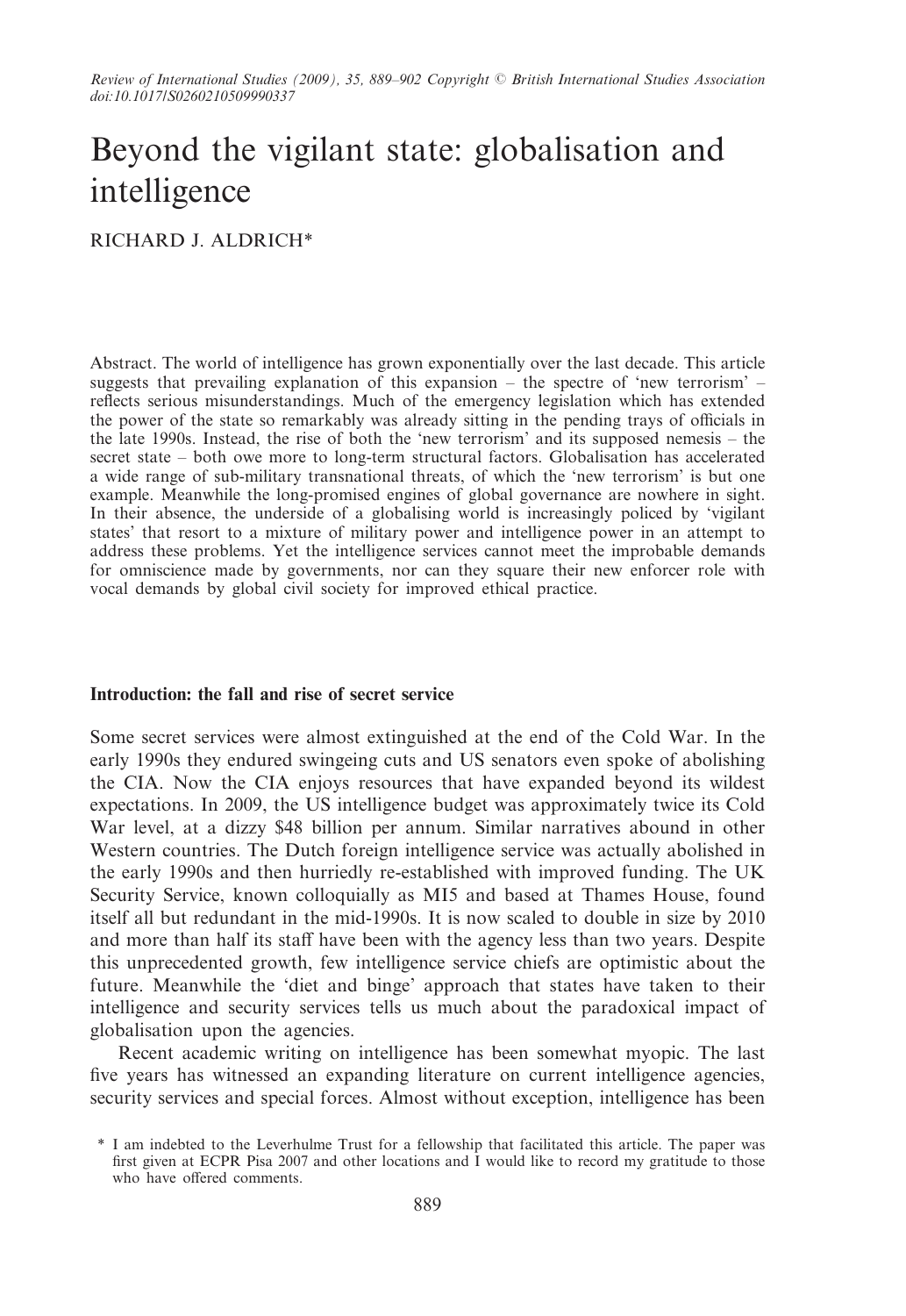viewed through the interpretative prism of 'The War on Terror'. There have been many studies on the intelligence background to the events of 9/11, on the invasion of Afghanistan, on Guantanamo and the hunt for bin Laden. There have been innumerable essays that seek to analyse the Iraqi WMD fiasco. We are now confronted with a further wave of books about the more recent attacks in Europe, including the Madrid bombings in 2004 and the 7/7 bombings in London. Yet there has been little effort to connect intelligence with mainstream debates within international relations.<sup>1</sup>

Defining the spirit of the age is a notoriously tricky business. Despite the anxious rhetoric of political leaders, the idea that we inhabit an era defined by 'new terrorism' is somewhat questionable. We live primarily in an era of globalisation and since the end of the Cold War the complex debate over the nature of the changes associated with globalisation, their texture and meaning has formed the dominant theme in international relations. This is not only reflected in academic discourse but also wider public understanding. The more influential popular books on international affairs over the last five years have focussed not on terrorism, but on the impact of globalisation and related issues of global justice.<sup>2</sup> Moreover, the most problematic issues confronting us over the next ten years are also associated with 'global uncertainty', including third world debt, financial instability, climate change and pandemics together with a range of networked threats involving diverse illegitimate actors.<sup>3</sup> The current economic downturn has also led to a greater emphasis on intelligence to defend economic security.<sup>4</sup> However, we have seen few attempts to consider the connections between the intelligence services and globalisation.5

We might think about the impact of globalisation upon intelligence in at least three ways. Firstly, in terms of targets, globalisation has created a borderless world in which states move clumsily but where their many illicit opponents move elegantly. Globalisation delivered improved levels of trade and, until recently, fabulous new wealth. But as Moises Naim has argued, it is unevenly distributed and also offers opportunities for new criminal activity and political violence on a considerable scale. Naim suggests that illicit activity is not just about organised crime, but also about the parallel effects of money laundering, corruption, weapons proliferation and the rise of kleptocractic regimes – the 'Five Wars of Globalisation

<sup>1</sup> On 9/11, see for example, R. A. Posner, *Preventing Surprise Attacks; Intelligence Reform in the wake of 9/11* (New York: Rowman and Littlefield, 2005); B. Gertz, *Breakdown: How America's Intelligence Failures Led to September 11* (New York: Regnery 2002); L. Wright, *The Looming Tower: Al-Qaeda and the Road to 9/11* (New York: Vintage Books, 2007); A. Zegart, *Spying Blind: The CIA, the FBI*

<sup>&</sup>lt;sup>2</sup> Of many populist discussions we might mention: J. Stiglitz, *Globalization and its Discontents* (New York: Norton, 2002) and M. Wolf, *Why Globalization Works* (New Haven: Yale University Press, 2004); T. Friedman, *The World is Flat: A Brief History of the Twenty-First Century* (New York:

<sup>&</sup>lt;sup>3</sup> A. Cronin, 'Behind the Curve: Globalization and International Terrorism', *International Security*, 27: 3 (2002/3), pp. 30–58; A. Guelke, *Terrorism and Global Disorder Political Violence in the Contemporary World* (London: IB Tauris, 2006); T. Barkawi, *Globalization and War* (Lanham:

<sup>&</sup>lt;sup>4</sup> 'Pentagon, bankers prepare for economic warfare', *Foreign Policy*, 9 April 2009.<br><sup>5</sup> However, see S. D. Gibson, 'In the Eye of the Perfect Storm: Re-imagining, Reforming and Refocusing Intelligence for Risk, Globalisation and Changing Societal Expectation', *Risk Management*, 7:1 (2005) pp. 23–41; R. J. Aldrich, 'Setting priorities in a World of Changing Threats', in S. Tsang, (ed.), *Intelligence and Human Rights in the Era of Global Terrorism* (New York: Praeger, 2006), pp. 158–71.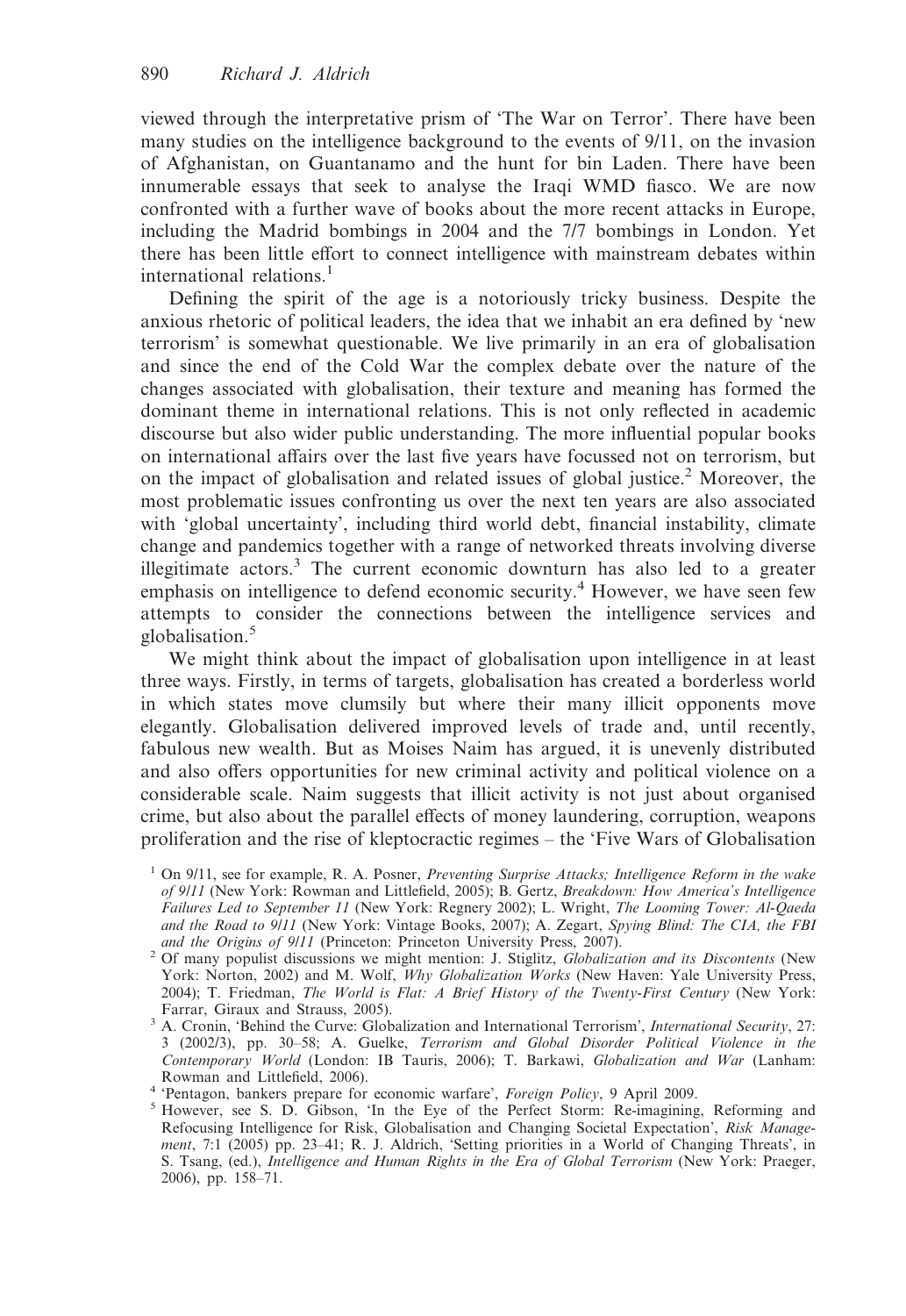that we are losing'. While international crime is nothing new, he suggests that we are now seeing novel, adaptive and undifferentiated structures that are highly decentralised, horizontal, and fluid. They specialise in cross border movement and are also very proficient in the use of modern technologies. In short, they are the miscreants of globalisation.<sup>6</sup>

James N. Rosenau, in an essay on Ian Fleming's iconic creation 'James Bond', has commented on the curious way that life has come to resemble art. The infamous Bond villains – Dr No, Goldfinger and Blofeld – have always been post-Cold War figures. They are not far from the real enemies of the last two decades – part master criminal – part arms smuggler – part terrorist – part warlord. They are often endangering not only the security of a single country, but the safety of the whole world. Although no real-life equivalent yet boasts a private monorail, remarkably, drug cartels in Columbia have begun to use their own submarines to move cocaine to the United States. Like our modern enemies, Bond villains utilise the gaps between sovereign states and thrive on secrecy. In the 2008 film, 'The Quantum of Solace', counter-terrorism was already yesterday's business and instead Bond looked forward to the next decade where the enemies exploit climate change and environmental hazard.<sup>7</sup>

In reality, the shift towards transnational targets has presented intelligence services with major problems precisely because these opponents live in the seams of national jurisdictions. Traditionally, services have co-operated hesitantly, sharing intelligence mostly with preferred partners on a bilateral basis. Intelligence services have now been forced to share more widely, with exotic partners and with private agencies in an effort to keep up with their elusive opponents. Practitioners often speak of the shift from 'need to know' to 'need to share' but they rarely elaborate on the degree of discomfiture that this has involved for services which are fundamentally Westphalian in their outlook. In 2005, one recently retired CIA officer with some twenty years experience remarked acerbically that 'there are no "friendly" liaison services, not even among those allies who are historically, philosophically, and economically closest to us [. . .] they are not on our side: they are on their own side'.<sup>8</sup>

A second impact of globalisation has been to re-shape the role of intelligence services making them more action-orientated. Economic globalisation is well advanced, but the engines of global governance which were supposed to help to police it have not arisen naturally and, insofar as they exist, they have proved to be notably weak. By the late 1990s, national governments had to place their intelligence and security services in the front line against a range of elusive but troublesome opponents. The new targets that secret services are confronting are more ruthless and violent than those we encountered during the Cold War. Taken together with the kinetic business of counter-terrorism, the result has been that the secret services are doing less analysis and estimating and more 'fixing', enforcing and disrupting. Western governments have moved their intelligence services away

<sup>6</sup> M. Naim, 'The Five Wars of Globalization', *Foreign Policy* (January–February 2003), pp. 29–37; M. Naim, *Illicit: How Smugglers, Traffickers and Copycats are Highjacking the Global Economy*

<sup>&</sup>lt;sup>7</sup> D. C. Earnest and J. N. Rosenau, 'The Spy Who Loved Globalization', *Foreign Policy*, 120 (2000) pp. 88–91.

<sup>&</sup>lt;sup>8</sup>G. Jones, 'It's a Cultural Thing: Thoughts on a Troubled CIA', *Orbis*, 50:1 (2006), pp. 25–41.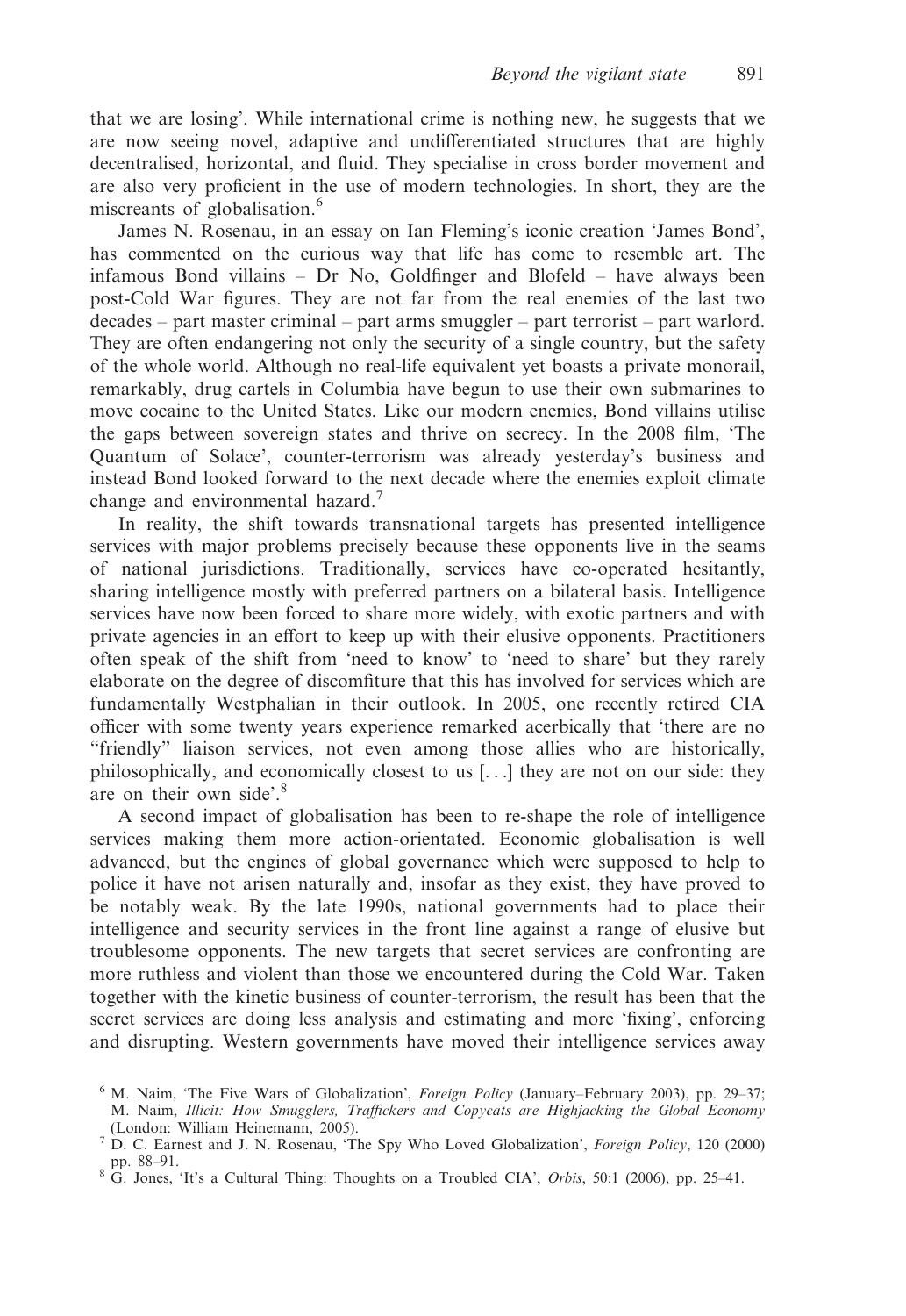from pure intelligence towards the kind of intervention that looks more like covert action. Some of this is being franchised out to the new private military companies (PMCs) and free-lance secret services.

Thirdly, although globalisation has failed to produce effective global governance, it has spawned a vast network of global civil society and human rights campaigners. In their wake they have brought high expectations for ethical foreign policy, regulation, transparency and accountability. One result has been that the European intelligence and security services – including those in the UK – went through a regulatory revolution in the 1990s in which the European Convention on Human Rights was written into their core guidance. Everywhere, secret services are being monitored and examined, if not always called to account. Intelligence services used to operate in the shadows, but they now work under the spotlight of a globalised media that is no longer much troubled by rules of state secrecy. Increasingly, accountability now seems to flow from a globalised network of activists and journalists, not from parliamentary oversight committees. In part this reflects what some see as a further impact of globalisation, namely the corrosion of state secrecy.9

These contradictory developments point the way to an emerging crisis in the realm of secret service. In spite of their recent expansion, the intelligence and security services do not have the capacity to deal with all the ills of globalisation that governments are asking them to address. Indeed, while they are surged against the 'new terrorism' there is little capacity left for them to address other important issues. In short, it is a great time to be a drug dealer or a white collar criminal. More importantly, now that Western secret services have been reinvented as the 'toilet cleaners of globalization' they cannot be, at one and same time, tough enough to deal effectively with their ruthless new opponents, or soft enough to satisfy human rights watchers. While governments and ministers acquire extraordinary new powers, the intelligence and security services are taking much of the blame for the erosion of civil liberties at home and human rights overseas.

The interconnections of intelligence and globalisation are especially problematic because of the historic close associations of intelligence services, security services and what might be termed 'high policing' with state sovereignty. Mathieu Deflem, in a strongly Weberian analysis, has argued that the degree to which such security institutions acquire formal bureaucratic autonomy is the key determinant for international co-operation. While professional cultures of specialisation in this area might be thought to drive co-operation across international boundaries, in fact the close association of intelligence with national jurisdiction and 'ownership' of intelligence ensures the persistence of nationality. Accordingly, while the perceived rise in international crime and terrorism points towards co-operation, the partial retreat of policy-makers back towards robust nation states over the last decade often makes this more difficult.<sup>10</sup> Intelligence services are not themselves globalising particularly fast. While there is more shared training and methodology, historically security agencies have tended to be creatures of the state and intelligence sharing

<sup>9</sup> R. Dover & M. Goodman (eds), *Spinning Intelligence: British and American Intelligence and the*

<sup>&</sup>lt;sup>10</sup> M. Deflem, Policing World Society: Historical Foundations of International Police Cooperation (Oxford: Oxford University Press, 2002), pp. 32, 219.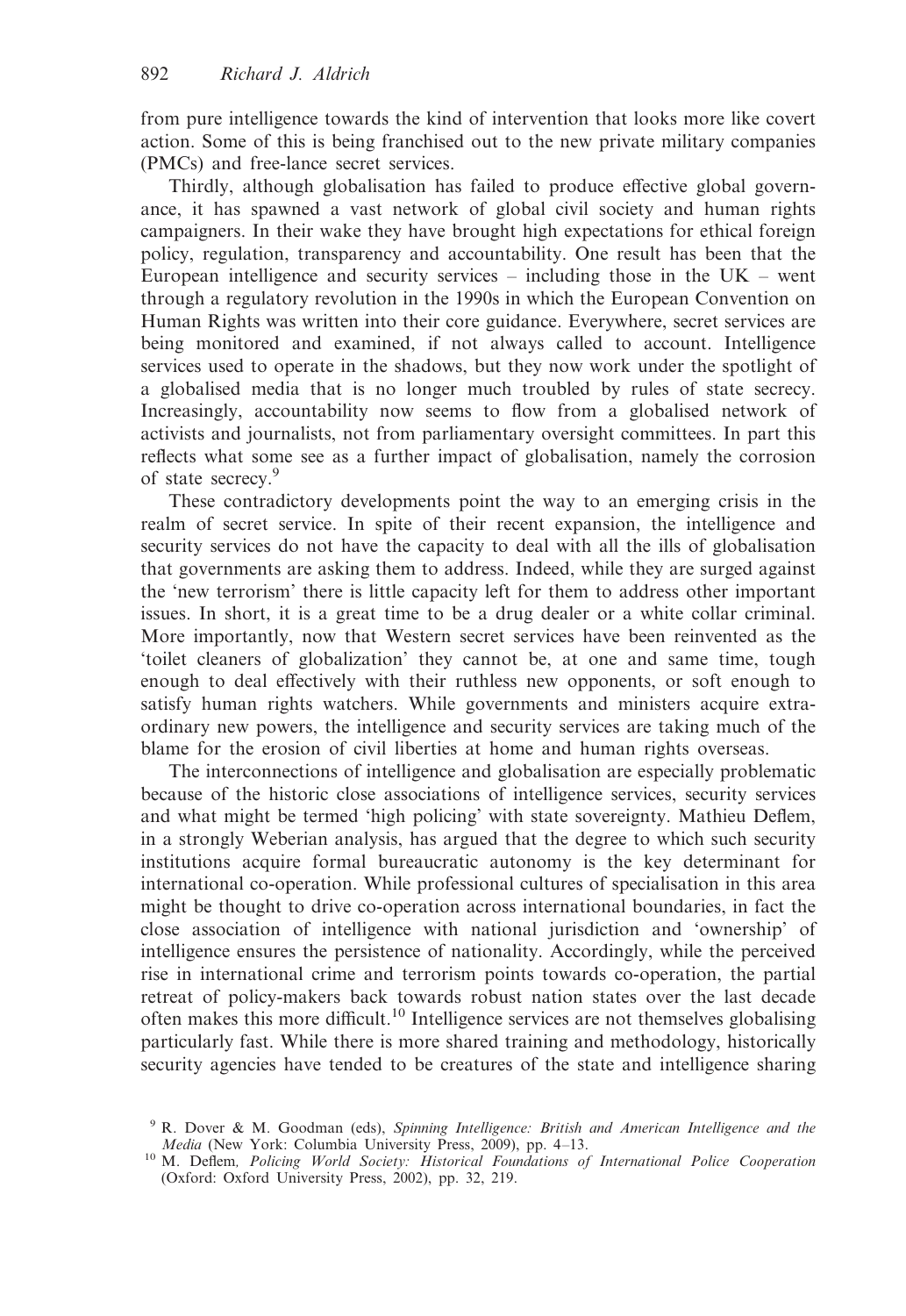has rarely kept pace with their fleeting targets. Accordingly, while international intelligence co-operation has become sufficiently developed to pose problems for oversight, it remains too hesitant to address fluid transnational opponents effectively.<sup>11</sup>

Policy-makers and intelligence chiefs have failed to think through the profound consequences of globalisation for intelligence and security agencies. During the 1990s, many intelligence managers tended to read Fukuyama rather than Huntingdon or Kaplan, and so were beset by moral panic in the face of predictions about the 'end of the history'. They mostly accepted the prospect of a peaceful world in which liberal democracies would merely compete for affluence against the background of declining nation states.<sup>12</sup> Certainly in the early 1990s familiar enemies – both national and transnational – seemed to be melting away. Not only had the Cold War had ended, but organisations such as the IRA had moved away from armed struggle. Intelligence services were cut – but few were fundamentally re-organised. In the UK in 1993, Sir Michael Quinlan undertook a 'Review of Intelligence Requirements and Resources' and conceded that if the UK was starting from scratch it would create different sorts of agencies.<sup>13</sup> They resembled old and venerable family retainers, long in service, but tending towards eccentricity.<sup>14</sup>

One of those who were sceptical about the arrival of perpetual peace was Sir Colin McColl, Chief of the UK's Secret Intelligence Service. On 2 September 1991 he addressed new SIS recruits beginning their training course. McColl confidently assured them of plenty of 'unpredictability and instability' in the post-Cold War era.<sup>15</sup> And so it proved to be. By the mid-1990s, the horizon had darkened and continual civil wars in the Balkans transformed the European scene. In 1998, Tom King, chair of the UK's Intelligence and Security Committee remarked that a few years ago some had accused the agencies of simply inventing new threats 'to justify their existence'. However, the world now seemed a dangerous place and was 'much less predictable'. In a Kaplanesque moment he bemoaned the passing of the Soviet Union, asking: 'Was not the Cold War, in its awful way, a form of rigid security system that has now collapsed?'<sup>16</sup> In 1999, Tony Blair held a Downing Street summit that concentrated on how the intelligence agencies might address the growing threats from organised crime, narcotics, people-trafficking, arms smuggling and internet banking fraud. Intelligence spending was already on the increase and numbers of staff at SIS were going up.<sup>17</sup>

- <sup>11</sup> A. Svendsen, 'The globalization of intelligence since  $9/11$ : frameworks and operational parameters', *Cambridge Review of International Affairs*, 21:1 (2008), pp. 129–44.
- <sup>12</sup> Francis Fukuyama was only one of many predictors; see for example the best-selling, W. B. Wriston, *The Twilight of Sovereignty: How the Information Revolution is Transforming Our World* (New York: Scribner's 1992). <sup>13</sup> Government Communications Staff Federation, *Annual Report 1995*, p. 27, MSS 384/3/37, Warwick
- 
- Modern Records Centre. <sup>14</sup> M. Urban, *UK Eyes Alpha: The Inside Story of British Intelligence* (London: Faber & Faber, 1996),
- pp. 260–1. <sup>15</sup> R. Tomlinson, *The Big Breach: From Top Secret to Maximum Security* (Edinburgh: Cutting Edge,
- <sup>16</sup> Tom King, forward to *UK Intelligence and Security Committee Report*, 1997–8, Cm 4073 (London: HMSO, 1998).
- <sup>17</sup> P. Gill, 'Some Contemporary Developments in UK Security Intelligence', *CASIS Intelligence* 36 (2000), p. 16.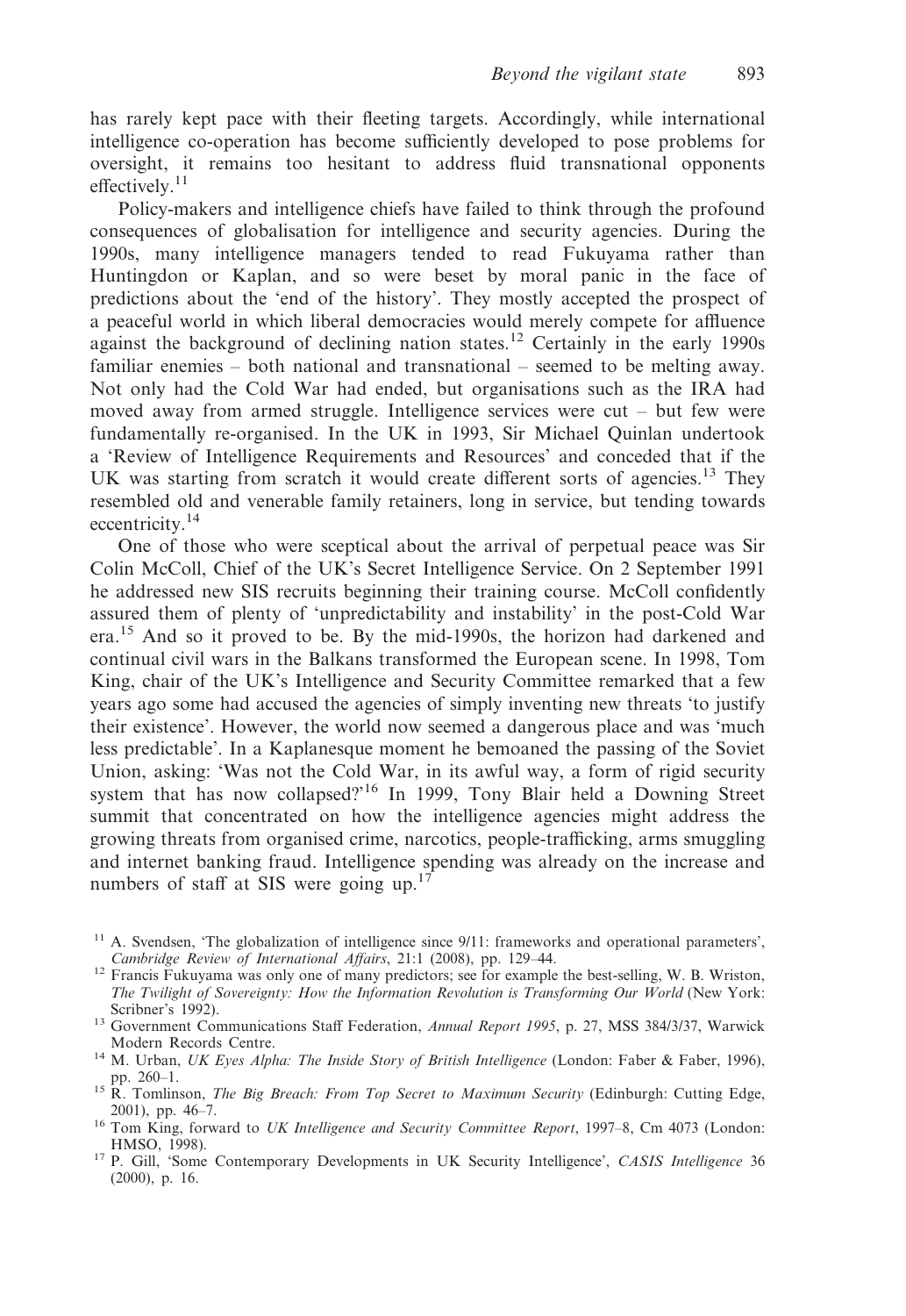Ongoing efforts to re-think the purpose of the intelligence services under conditions of globalisation were soon occluded by the events of 9/11. Moreover, the attack on the United States were followed quickly by the invasion of Afghanistan and then the occupation of Iraq. This gave the intelligence services not one, but two, high priority tasks – firstly to focus on the 'new terrorism', a threat increasingly conflated with proliferation and second, support to major military operations. In intellectual terms this represented a disaster, allowing managers to side-step the challenge of thinking about complex networks and inter-related transnational problems. Instead, they were directed to pursue specific tactical threats and indeed specific people that were seen as the source of a new danger. It was only in 2003 that the more reflective intelligence chiefs began to warn the political leaders that the focus was perhaps too narrow, meanwhile emphasising the underlying connections between increasing terrorism and globalisation. On 11 February 2003, George Tenet, Director of Central Intelligence, advised the Senate that 'globalization – while a net plus for the global economy – is a profoundly disruptive force for governments to manage.<sup>'18</sup>

### **Intelligence in a borderless world**

If information technology has been a major driver of globalisation then the internet is its leitmotif. An obvious symptom of this has been the growing complexity and volume of de-regulated financial and commercial transactions that sometimes defies regulation or taxation. Efforts by intelligence and security agencies to increase surveillance of financial transfers over the last decade have been relatively ineffective. Other expressions of state sovereignty are suffering erosion, including the privilege of secure communications. After a complex technical and legal battle in the 1990s, states are no longer the sole custodians of high-grade encryption, which is now available to private organisations and even individuals. Open source intelligence now rivals the state agencies, since vast amounts of detailed information is now freely available about countries, commercial entities and individuals via web sites or e-mail. Where this is not available from open sources it is offered for sale, often from companies run by former police and intelligence officers. In short, sophisticated technical activities in the field of information, communications and intelligence are no longer the preserve of states.

The decline of communications infrastructures dominated by the sovereign state has also made the task of intelligence collection harder. For several centuries, intelligence and security services have made use of the channels and choke points created by a Westphalian order to pursue their business. A key example is signals intelligence or 'sigint' – which has produced information on an industrial scale since World War II. The telecommunications revolution of the last twenty years has undermined the sigint agencies such as NSA and GCHQ that were once the aristocrats of the intelligence world. Public key cryptography has extended to private individuals the privilege of secret writing that for centuries was mostly

<sup>&</sup>lt;sup>18</sup> Testimony by George Tenet, DCI, to Senate Select Committee on Intelligence, 'The Worldwide Threat in 2003: Evolving Dangers in a Complex World', 11 February 2003, [{https://www.cia.gov/](https://www.cia.gov/news-information/speeches-testimony/2003/dci_speech_02112003.html) [news-information/speeches-testimony/2003/dci\\_speech\\_02112003.html}](https://www.cia.gov/news-information/speeches-testimony/2003/dci_speech_02112003.html) accessed 22 July 2007.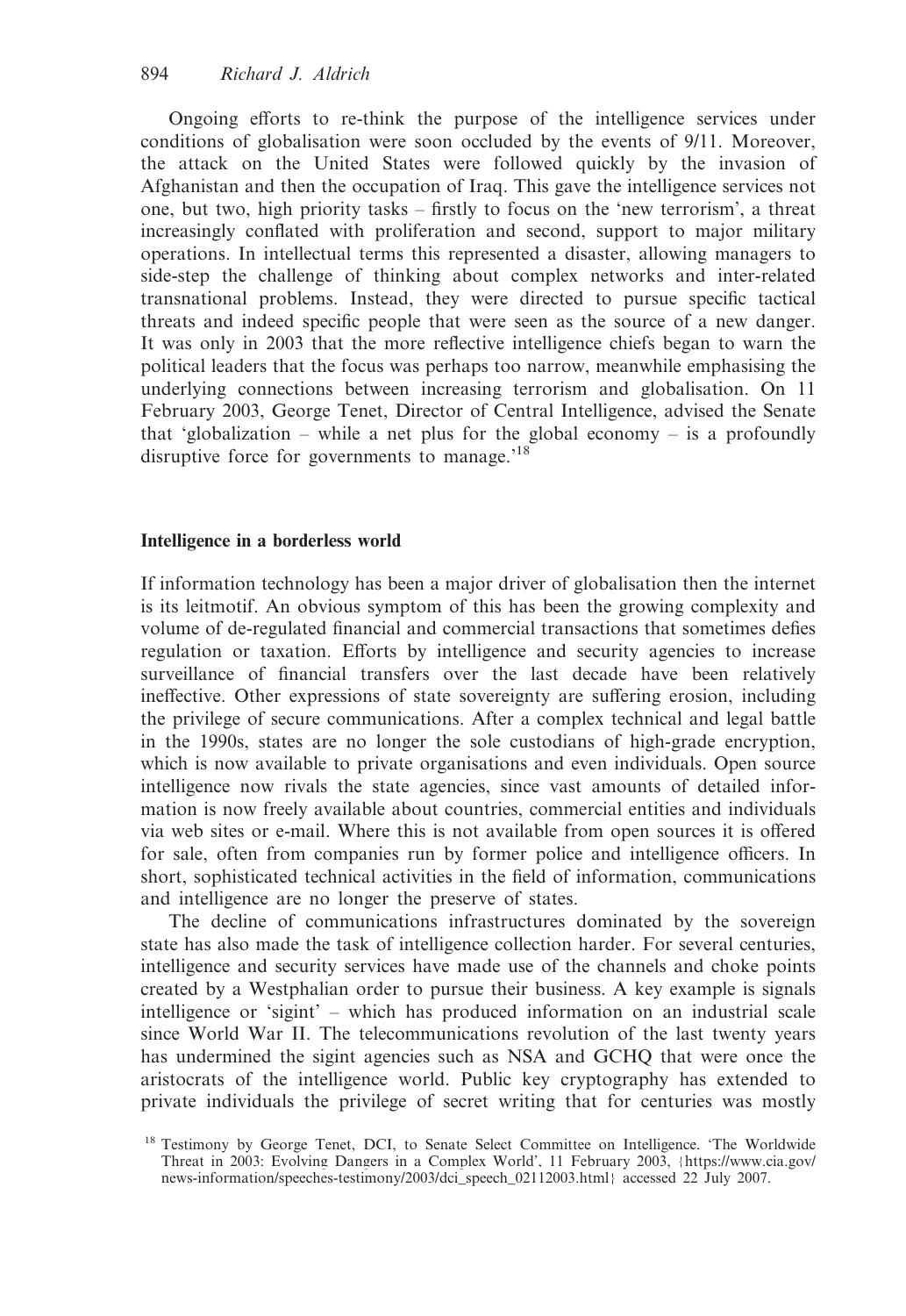the preserve of princely 'black chambers'. Although in practice only a minority of malevolent groups resort to sophisticated packages like 'Pretty Good Privacy', a degree of immunity to interception is offered by the sheer exponential growth in global communications. The world sends some thirty-five billion emails a day and even if intelligence agencies could collect all this material they would not know what to do with it.<sup>19</sup> The main challenge since the 1990s has been the problem of processing new streams of data that were growing at exponential rates. Practitioners often liken this to trying to pour a glass of water with a fire-hose.

The signals intelligence agencies like GCHQ and NSA have long been involved in a cryptographic arms race with their competitors in the realm of diplomatic communications. Now they are involved in a race against publicly available technology – perhaps even against globalisation itself. Scientific advances provide a novel form of personal inter-communication such as Skype, a voice over internet protocol system, every two or three years. The internet revolution in communications is perhaps the most important example. During the 1970s, the ease with which the agencies could intercept telephone traffic carried by microwave and satellite, then analogue mobile phones, resulted in an intelligence bonanza. However, beyond 2010, telephone calls will increasingly migrate to the internet. Each telecom provider will have its own protocol, effectively providing a layer of encryption that will have to be stripped away, rendering sigint much more labour intensive and, together with the growing volume of traffic, this poses an almost insuperable problem. Agencies can, of course, search for evidence retrospectively, or target the communications of individuals who they know are of interest, but in a world of anonymous threats, agencies wish to screen the ever larger volumes of international communications traffic.

The global communications revolution has therefore done much to level the playing field between the 'vigilant states' of old and the new actors. Public discussion of mobile phone interception has recently focused on terrorism, but some of the most alarming examples come from the realm of organised crime. In 1994, security agents in Colombia entered a building owned by the Cali cocaine cartel. To their surprise, they found a computer centre, staffed around the clock by several technicians. The computer was an expensive IBM mainframe of the sort used by banks, governments and universities. The initial presumption was that it was a large accounting operation. However, once it was removed to the United States for study it proved to be something far more alarming. The cartel had constructed a database that captured the office and residential telephone numbers of the local police, American diplomats and DEA agents in Colombia. This was being cross-matched with the entire call log for the local telephone company over several years, which was purchased illegally. The computer was deploying complex data-mining software hitherto only used by intelligence service that focused on tracing those who repeatedly called specific security and intelligence personnel. The cartel was using this to hunt down informers. Colombian officials concluded that this had led to the deaths of more than twelve human sources. $2<sup>0</sup>$ 

<sup>&</sup>lt;sup>19</sup> In 2005, the United States was thought to undertaking somewhere short of a billion 'intercept events' a day across the spectrum of all communications. Private information.

<sup>&</sup>lt;sup>20</sup> P. Kaihla, 'The Technology Secrets of Cocaine Inc.', *Business 2.0*, July 2000 [{http://www.cocaine.](http://www.cocaine.org/cokecrime/index.html) [org/cokecrime/index.html}](http://www.cocaine.org/cokecrime/index.html) accessed 2 August 2007.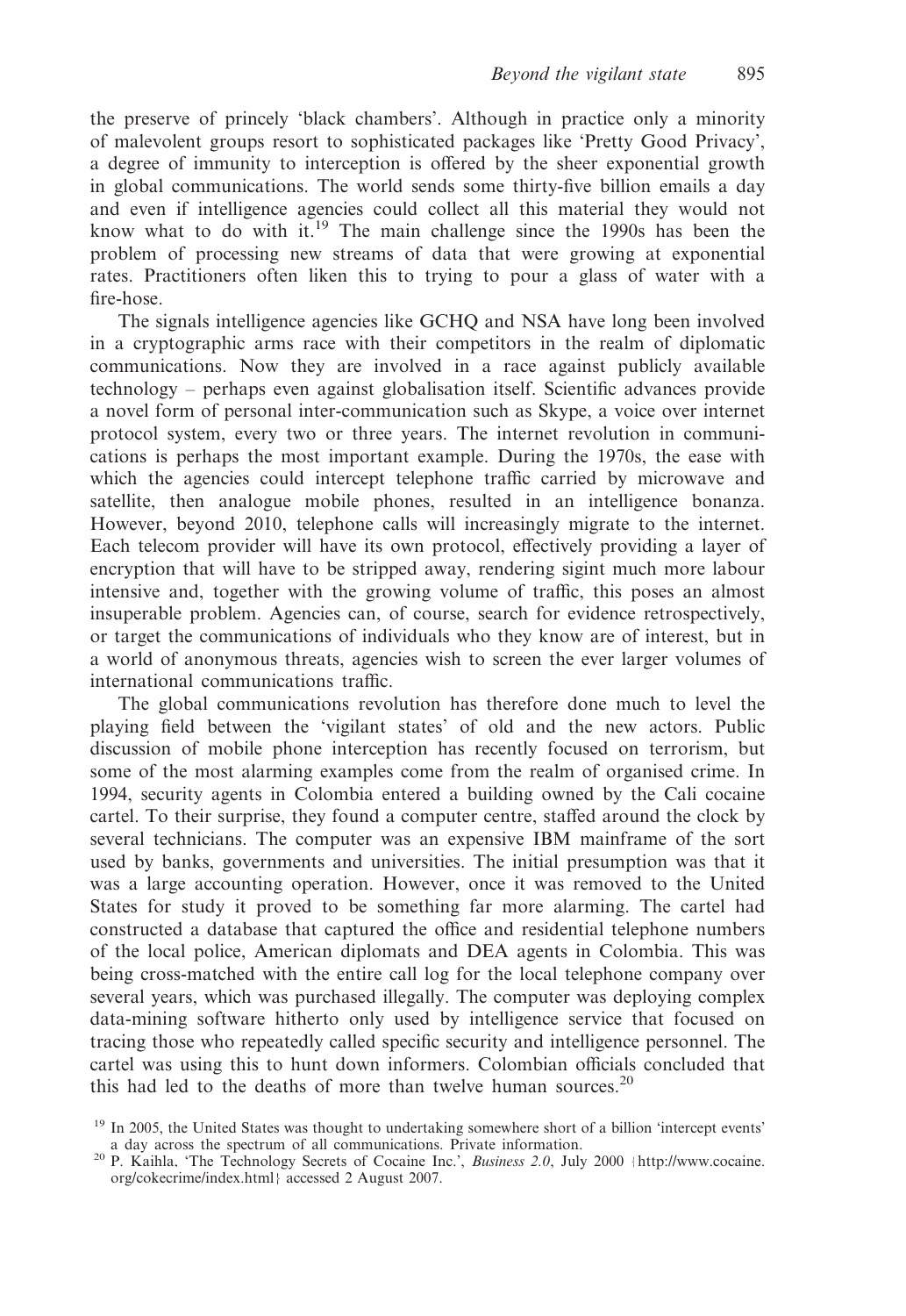Communications intelligence also highlights one of the most intractable problems posed by globalisation – the increased need for intelligence sharing. For all the public commitment of policy-makers to greater intelligence co-operation, the vast majority of intelligence co-operation remains clumsily bilateral. Early examples of this problem occurred in the 1990s during the larger peacekeeping operations in the former Yugoslavia. Here a United Nations compound often contained numerous National Intelligence Cells all living in secure containerised accommodation, reflecting absurd local compartmentalisation.<sup>21</sup> This same phenomenon has been visible in Afghanistan, which has been described as a veritable 'Special Forces Olympics' with elite elements from many states. Here, intelligence support over the last five years has been lumpy due to national restrictions on the release of sigint and satellite imagery that remain heavily compartmentalised.<sup>22</sup>

The familiar Cold War patterns of intelligence exchange, which were framed around relative static targets and a limited range of allies, such as UKUSA, are now too rigid when applied to terrorists or criminal enterprises. Significant tensions are emerging between the broader sharing that the new global networked threats seem to require and the established intelligence culture of rigorous source protection. The problem is exacerbated by the growing need to share intelligence beyond the state agencies. In Europe, this has meant controversy over provision for international judicial bodies such as the International Criminal Tribunal for the Former Yugoslavia. More recently, with the growing privatisation of intelligence activity in the United States, it has meant European material being released to large-scale contractors such as Booz Allen.

Politicians and the press have tended to suggest that the sharing of more intelligence is a panacea. However, the problem of sharing will not be overcome easily, even if some magical answer is found to issues of national ownership and source protection. The hard truth is that many services are simply not configured to handle the increasing amounts of data that might be pooled. As Stephen Lander, former Director General of MI5, has observed, the uncritical sharing of large volumes of material can do more harm than good: 'Some states collect haystacks and keep haystacks, some services collect haystacks and keep needles, some services only collect needles'. If America's NSA shared its data with all of its domestic and overseas partners the result would simply be overload.<sup>23</sup>

## **Fixing and enforcing**

The roles of the intelligence and security services have changed in other ways under the impact of globalisation. Arguably, the emphasis has shifted away from ideas and information towards action. Superficially, this reflects the simple fact that their opponents are now more ruthless and violent than those we encountered during the Cold War. More fundamentally it may be symptomatic of societies that find it increasingly difficult to tolerate risk. In retrospect, the Cold War landscape now

<sup>&</sup>lt;sup>21</sup> C. Wiebes, *Intelligence and the War in Bosnia: 1992–1995* (The Hague: Lit Verlag, 2003).<br><sup>22</sup> Private information.<br><sup>23</sup> S. Lander, 'International intelligence cooperation: an inside perspective', *Cambridge Review o* 

*International Affairs*, 17:3 (2004), pp. 481–93.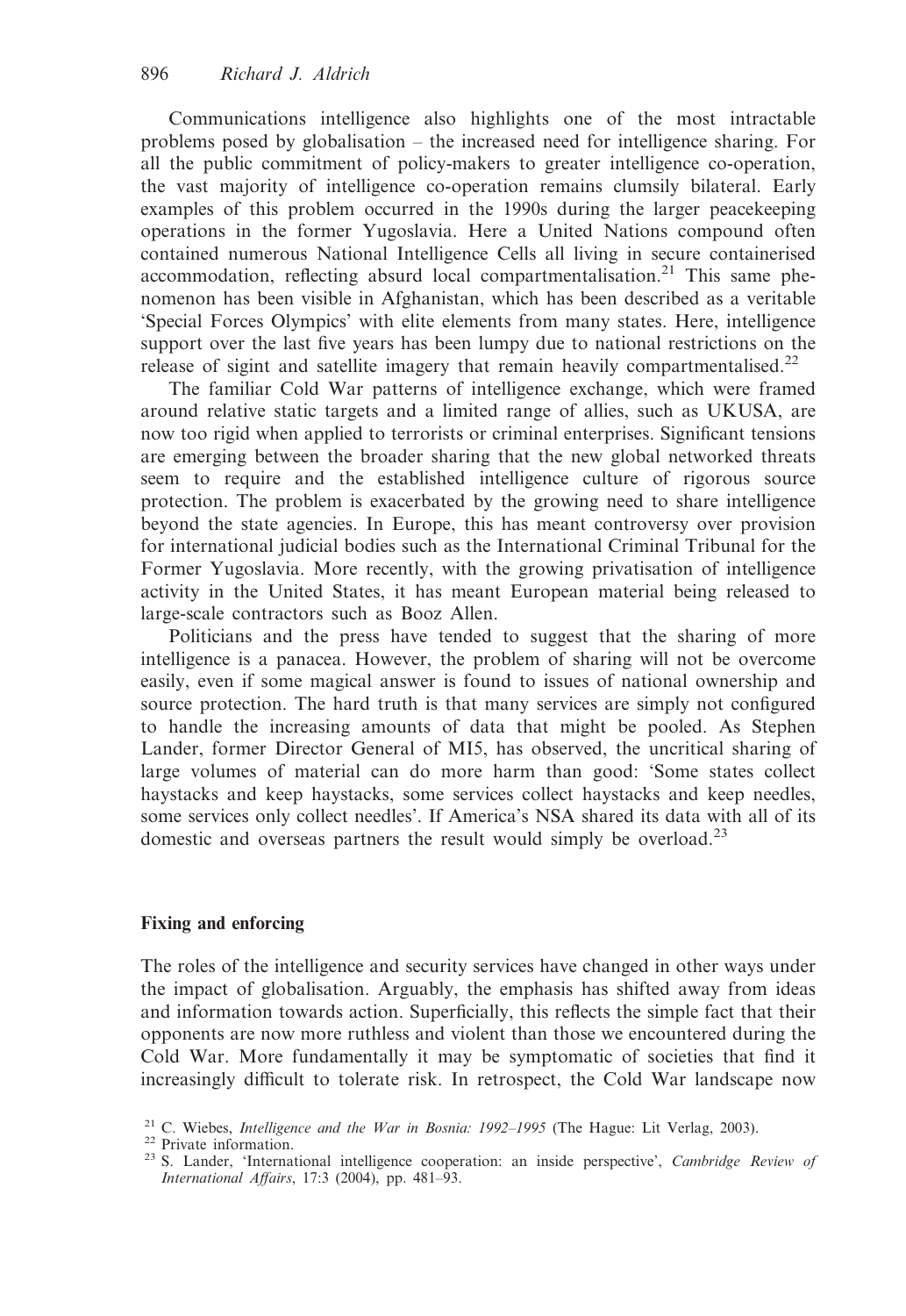looks rather passive, a period when intelligence was seemingly about missilecounting or else persuading ballerinas to defect. Admittedly, the distinctions can be over-drawn. Certainly some of the human agents that the West employed in Soviet Union, Eastern Europe, China and especially North Korea came to a violent end.<sup>24</sup> Notwithstanding this, there was distinct shift in the nature of secret service by the late 1990s towards more kinetic activity.

On 9 December 1993, the Lord Chancellor, Lord Mackay of Clashfern observed that, in the post-Cold War era, the UK's SIS was 'not purely an information-gathering service' adding, rather delicately, that it was now also 'tasked by Government to carry out other valuable services'.25 Even as he spoke this trend towards more disruption and enforcement was being exemplified by an accelerating anti-narcotics operations in Colombia where SIS superintended a combined operation involving customs officers and special forces. The work of the SIS station in Bogota was considerably expanded in the late 1990s and was widely regarded as undertaking notably dangerous operational activity.<sup>26</sup> British security experts have been involved in Colombia for many years, but it often difficult to disentangle commercial from official operations. Large British companies have hired former UK special forces to protect their activities. Since 2002, the UK has been the second largest provider of military aid and training to Colombia. This is part of a wider trend in which the UK government itself now makes extensive use of security consultants to assist in improving the performance of security forces in foreign countries.27

The country that has travelled furthest down the road towards a culture of enforcement has been the United States. Indeed, the pugnacious slogan that has been adopted by senior US intelligence officials like General Michael Hayden is 'find, fix and finish'. Once intelligence used to be a support activity that was largely focused on estimating intentions and capabilities, but as Hayden recently explained, this has changed. Intelligence is now inherently more operational.<sup>28</sup> Globalisation has delivered the kind of problems where intelligence agencies 'action' the information themselves rather than passing it to bureaucrats.<sup>29</sup> In this respect, intelligence services are increasingly their own customers. Rendition, for example, has been interpreted by many commentators as a programme of information extraction, but it is increasingly clear that the main purpose was degrading Al Qaeda's core structure. In other words, this was primarily a special action programme rather than an intelligence programme.<sup>30</sup>

- <sup>27</sup> D. Pallister et al. 'Secret aid poured into Colombian drug war', *The Guardian*, 9 July 2003.<br><sup>28</sup> M. W. Hayden, Central Intelligence Agency Director, 'Intelligence in the 21st Century', Remarks at the Air Force Defense Strategy Seminar, Washington, D.C., 19 June 2007 [http://www.af.mil/library/](http://www.af.mil/library/speeches/speech.asp?id=332)<br>speeches/speech.asp?id=332 accessed 23 July 2007.
- <sup>29</sup> The CIA drone operation in the Yemen against Qaed Senyan al-Harthi on 3 November 2002 is a good example see D. Johnston and D.E. Sanger, 'Yemen Killing Based on Rules Set Out By Bush,'<br>The New York Times. 6 November 2002.
- <sup>30</sup> House of Representatives (2007) 'Extraordinary Rendition in U.S. Counterterrorism Policy: The Impact on Transatlantic Relations', *Joint Hearing Before the Subcommittee on International Organizations, Human Rights, and Oversight and the Subcommittee on Europe of the Committee on*

<sup>24</sup> Agent losses are discussed in P. Maddrell, *Spying on Science: Western Intelligence in Divide Germany,*

<sup>&</sup>lt;sup>25</sup> HL Deb 528, 1–12, 9 December 1993, col.1029.<br><sup>26</sup> A. Temple, 'The Spy Who Loved Me', *The Guardian*, 2 October 2002; David Smith, 'SAS secretly helps Bogota fight rebels', *The Independent*, 22 October 1999.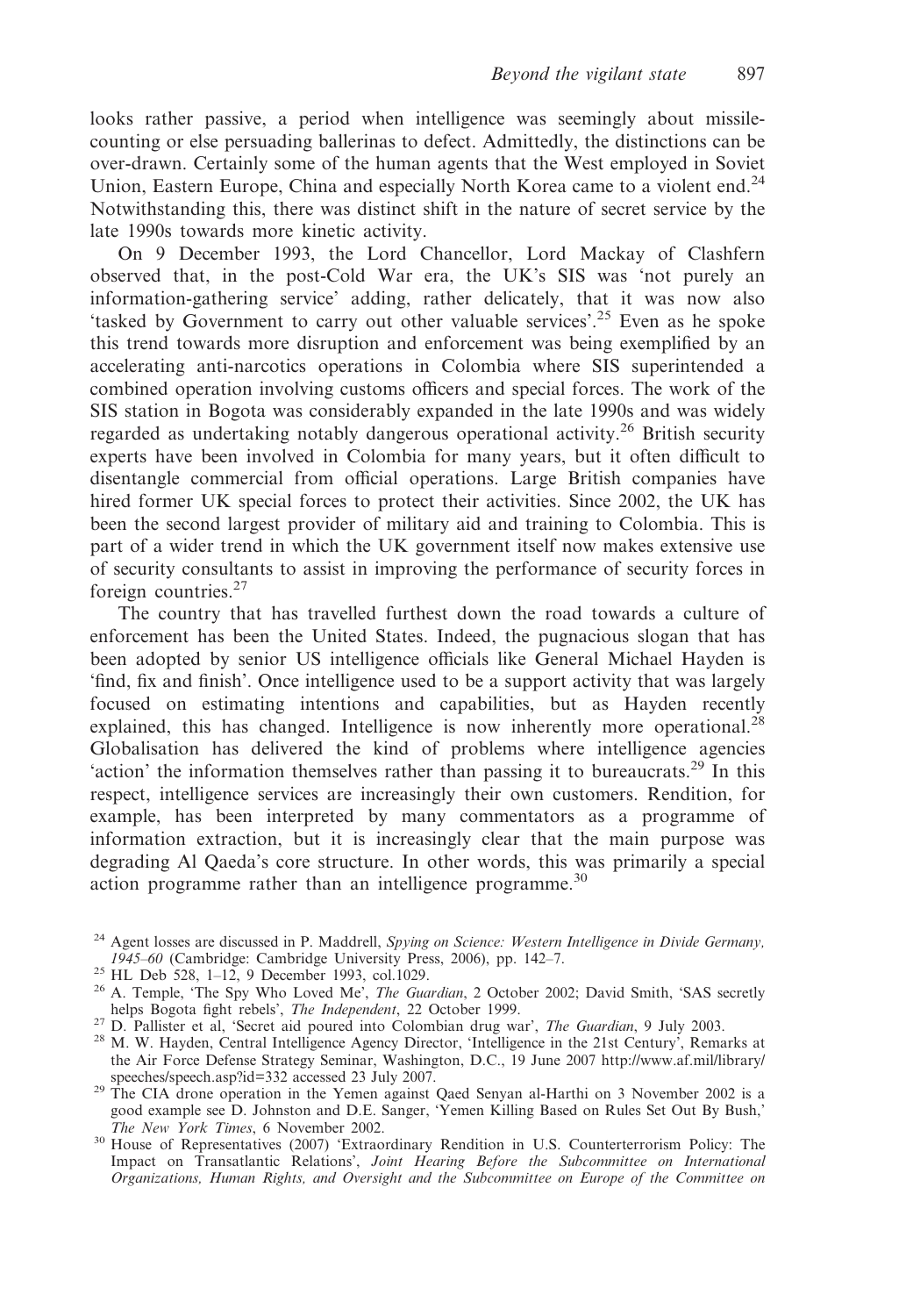Since 2004, the CIA has used broad, secret authority to join with special forces to mount attacks against militants in Syria, Pakistan and elsewhere. The Presidential Order relates to twenty countries with different levels of approval applying to each state, for example operations into Pakistan require presidential approval. In 2006, a US Navy Seal team reportedly raided a compound of suspected militants in the Bajaur region of Pakistan. This was watched in real time at the CIA headquarters in Langley, since the mission was captured by the video camera of a Predator drone aircraft. The raid on Syria on 26 October 2008, by no means the first, was directed by the CIA with commandos operating in support. Although missions have also been carried out in Iran, so far they had been of an intelligence, rather than an 'action' nature. $31$ 

Action operations, especially the pursuit of individuals, often mean working with unsavoury services. Most Western intelligence services now have strong partnerships with 'exotics' with which they previously had less contact. This is especially true of relations with some of the internal security services of Africa and Asia who were almost unknown ten years ago. One recently retired CIA officer has observed that while the external intelligence services of most smaller states are regarded as ineffective, by contrast, the abilities of their internal services are valued because they know their own country, moreover their 'powers normally exceed anything the FBI can do'.<sup>32</sup> Another indicator is the expansion of shared training. Twenty years ago, courses offered to foreign intelligence officers were viewed as diplomatic gesture, rather than real training. Now the emphasis has changed with serious efforts to up-skill overseas services. A further symptom of globalisation is that training is no longer a one-way street. Countries with expertise in countering suicide bombing, for example Sri Lanka, are now the trainers, while Western states are the pupils. $33$ 

The growing literature on subjects such as torture and 'targeted killing' as tools of state policy is a clear barometer of how far conventions have moved.34 The majority of academic observers have tended to offer stern warns about the corrosive nature of heavy-handed activities.<sup>35</sup> However, a surprising number of practitioners, policy-makers, lawyers and even some academics have penned essays asking whether current conditions do not necessitate violent behaviour. The best known example is the work of the Harvard lawyer, Alan Dershowitz, who has advocated judicially administered 'torture warrants'. Although his suggestions have been dismissed by some as absurd, in fact his comments neatly illuminate a contemporary dilemma, namely the simultaneous demand for more robust security activity and an emerging culture of greater regulation.36

*Foreign Affairs*, House of Representatives, One Hundred Tenth Congress First Session, 17 April

- <sup>32</sup> G. Jones, 'It's a Cultural Thing', p. 28. **33** Numerous counterterrorism officers from the UK have visited Sri Lanka and Israel in recent years
- to examine the phenomenon of suicide bombing. <sup>34</sup> On assassination see, J. T. Richelson, 'When Kindness Fails: Assassination as a National Security Option', *International Journal of Intelligence and Counter-Intelligence*, 15:2 (2002),

<sup>&</sup>lt;sup>31</sup> E. Schmitt and M. Mazzetti, 'Secret Order Lets U.S. Raid Al Qaeda in Many Countries', *New York Times*, 10 November 2008.

<sup>&</sup>lt;sup>35</sup> See for example A. Bellamy, 'No Pain, No Gain: Torture and ethics in the war on Terror', *International Affairs*, 82:1 (2006), pp. 121–48. <sup>36</sup> A. M. Dershowitz, 'Want to torture? Get a warrant', *San Francisco Chronicle*, 22 Jan. 2002, A19.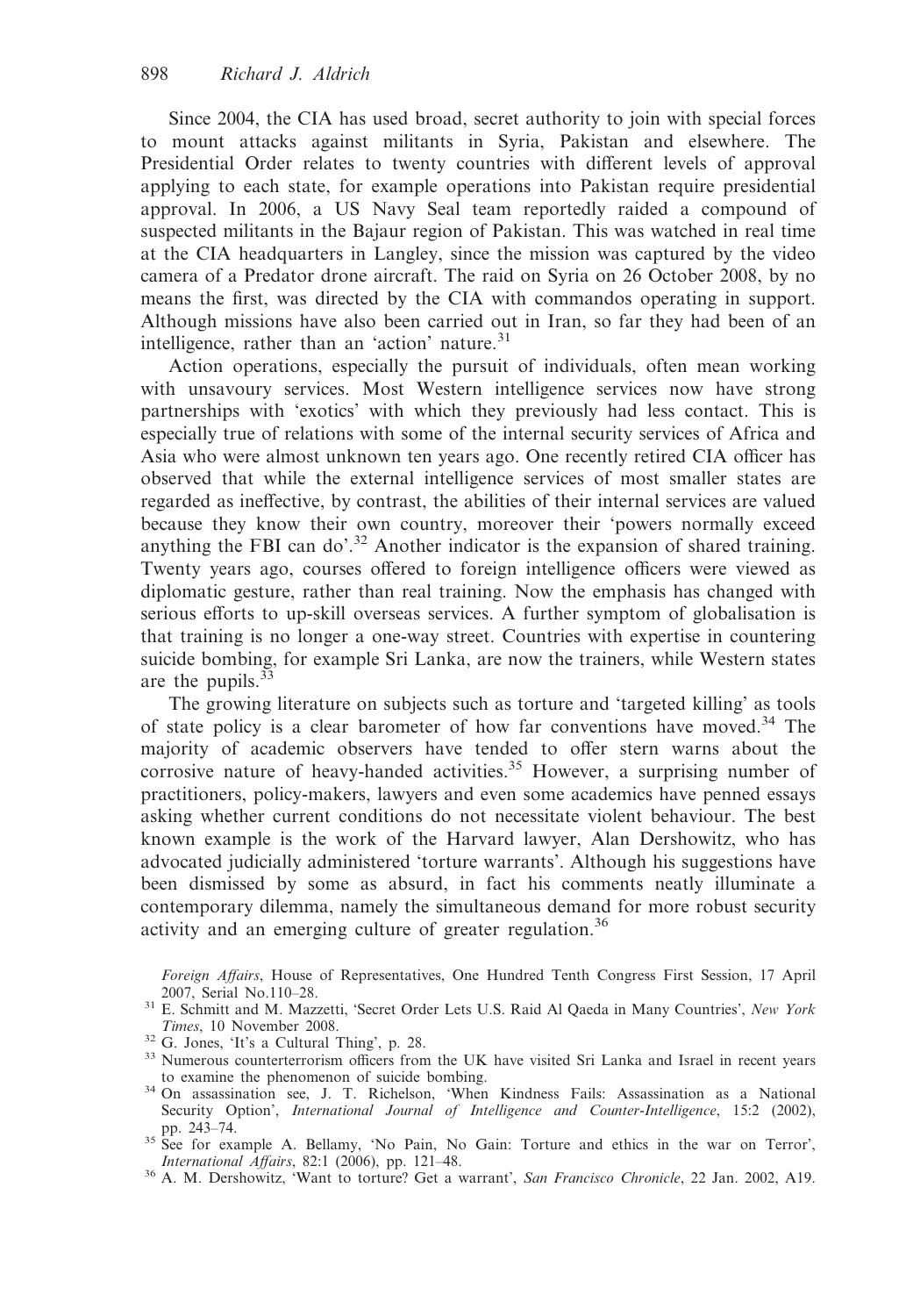Some clandestine work is being franchised out to private security agencies that are less troubled by issues of jurisdiction. Admittedly, the primary driver here is probably simple over-stretch rather than any complex notions of globalisation. State agencies that were run down in the early 1990s do not have the capacity to address counter-terrorism, the wars in Iraq and Afghanistan, together with the 'old new threats' of the 1990s such as organised crime and now the revived issues of counter-espionage presented by Russia and China. The growth of PMCs has been widely commented on and need not be rehearsed in detail here.<sup>37</sup> However, the extent to which some PMCs are also to some degree private intelligence services is often overlooked. One PMC operating in Iraq, CACI Inc. came to public notice because it provided many of the interrogators and interpreters for the Abu Ghraib prison. Another company called Diligence Inc. was founded by William Webster, who previously headed both the CIA and the FBI. Its senior executive, Mike Baker, was CIA field officer for some fourteen years. One of the hallmarks of the war in Afghanistan is the frequency with which regular soldiers have remarked on their encounters with free-booting privateers on special missions.<sup>38</sup>

Privatisation within the UK's own intelligence community has rarely been discussed in detail. A significant part of the infrastructure of GCHQ, the UK's largest intelligence organism, is now in private hands. In part, this reflects a major change in management style and operations in the 1990s – which included 'Signals Intelligence New Systems' or SINEWS – a programme that attempted to address rapid technical change.<sup>39</sup> Most visibly, its new building, occupied in 2003, is leased from a consortium under a PFI contract. The entire mechanical engineering and logistics element (M Division) was privatised and its 200 staff transferred to Vosper Mantech Ltd who also serviced the NSA station at Menwith Hill. Much of GCHQ's datastream is carried by a satellite network provided by companies such as EADS Astrium and Paradigm.<sup>40</sup> Intelligence activity in partnership with private companies, or in co-operation with foreign partners, does not necessarily involve unsavoury activity. However, all such partner activity presents challenging problems for those tasked with oversight and accountability.

#### **Regulation, accountability and global civil society**

Perhaps the most perplexing challenge for intelligence in the era of globalisation is presented by the contradictory demands of more active operations, sometimes of a rather raw kind, set against expectations of ethical behaviour and good

- <sup>37</sup> J. Scahill, *Blackwater: The Rise of the World's Most Powerful Mercenary Army* (New York: Nation, 2007); R. P. Young, *Licensed to Kill: Hired Guns in the War on Terror* (New York: Crown, 2006);
- <sup>38</sup> T. Shorrock, *Spies for Hire: The Secret World of Intelligence Outsourcing* (New York: Simon & Schuster, 2008).
- <sup>39</sup> SINEWS is referred to in NSA, 'New Enterprise Team (NETeam) Recommendations: The Director's Work Plan for Change', 1 October 1999, [{http://cryptome.org/nsa-reorg-net.htm}](http://cryptome.org/nsa-reorg-net.htm) accessed 12 June
- 2007. <sup>40</sup> *Government Communications Headquarters (GCHQ): New Accommodation Programme*, Report by the Comptroller and Auditor General, HC 955 Session 2002–2003: 16 July 2003 [{http://www.nao.](http://www.nao.org.uk/publications/nao_reports/02-03/0203955.pdf) [org.uk/publications/nao\\_reports/02-03/0203955.pdf}](http://www.nao.org.uk/publications/nao_reports/02-03/0203955.pdf) accessed 12 July 2007. On M Division see H C Deb, 23 Jan 1997: Column 1079.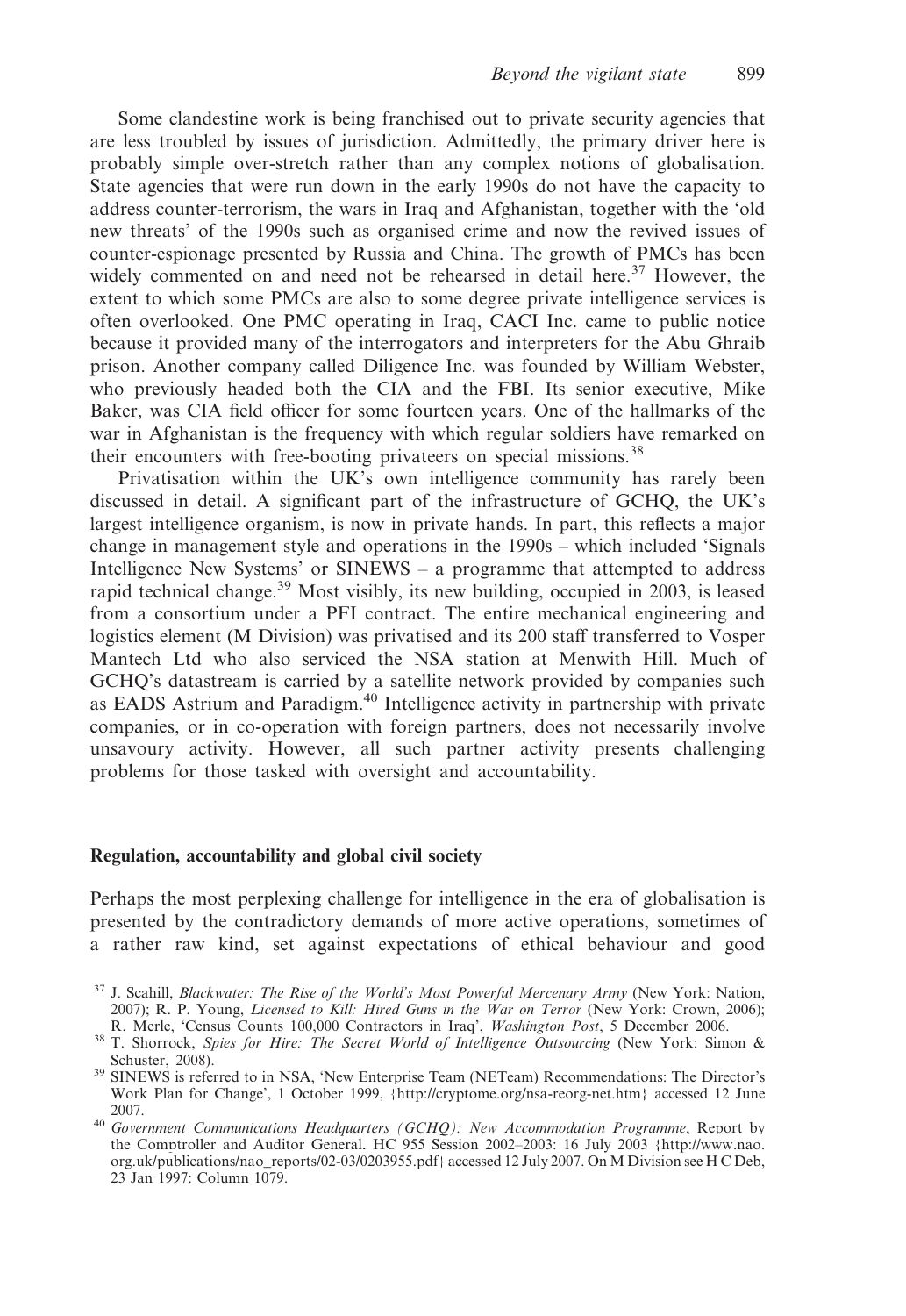governance that were embedded in the 1990s. The rhetoric of global humanitarianism, used freely by politicians and officials over two decades is replete with references to improved accountability, transparency and above all a culture of regulation which reflects an increased sensitivity to risk. This manifested itself most clearly in the rush to put European intelligence and security services onto a statutory basis, triggering UK legislation in 1989 and 1994. Despite initial misgivings on the part of intelligence officers, the result has been greater clarity and confidence regarding routine operations. Whereas in the past, intelligence and security services might only act if they felt they could do so discreetly, they now carry out operations because they feel they are working on a sound legal basis. This, in turn, has resulted in a higher volume of operations.

However, over time aspects of intelligence oversight have become more problematic. Traditionally, all intelligence and security services have benefited from the key distinction between domestic and foreign, or 'inside and outside'. States were able to employ this divide to resolve some of the abiding tensions between security and liberty. This was achieved by permitting greater licence to foreign intelligence services, compared to domestic security services. For example, in most of Europe, the technical agencies have enjoyed unfettered communication interception activities abroad, while requiring warrants for some kind for interception at home. However, under the pressure of current technological developments, the distinctions between domestic and international communications are eroding. Now a 'hotmail' message sent between two addresses in London may travel via the United States on its journey. Is this a domestic communication or an international one?

The recent NSA 'warrantless intercept' controversy in the United States illustrates this well. NSA, the Americans signals intelligence agency, is permitted to intercept foreign communications freely but is forbidden to eavesdrop on Americans without a warrant. However, this law was designed for the era of the telegraph and the telephone rather than the internet. Moreover, the increased mobility of US citizens means that NSA often finds itself intercepting Americans abroad unwittingly when both callers are geographically outside the United States and perhaps speaking in Spanish. All these problems are underlined by a case that was before federal judge in northern California in 2008. In a class-action suit, it was alleged that AT&T Corporation are working with the NSA to implement a vast warrantless surveillance programme that collects both domestic and foreign communications and illegally monitors the communication records of millions of Americans.<sup>41</sup> The obvious question is why the NSA has been doing this illegally when warrants are easily obtainable from the Foreign Intelligence Surveillance Court? The answer is probably that judicial warrants only facilitate 'retail' surveillance, when what government requires is 'wholesale' surveillance and data-mining. NSA now desires a degree of mass trawling of communications, in a forlorn attempt to catch up with a wired world in which the distinction between domestic and foreign means little.<sup>42</sup>

<sup>41</sup> Arshad Mohammed, 'Judge Declines to Dismiss Lawsuit Against AT& T', *Washington Post*, 21 July 2006. <sup>42</sup> B. Schneier, 'NSA and Bush's Illegal Eavesdropping', 20 December 2005 at [{http://www.schneier.](http://www.schneier.com/blog/archives/2005/12/nsa_and_bushs_i.html)

[com/blog/archives/2005/12/nsa\\_and\\_bushs\\_i.html}](http://www.schneier.com/blog/archives/2005/12/nsa_and_bushs_i.html) accessed 27 July 2007.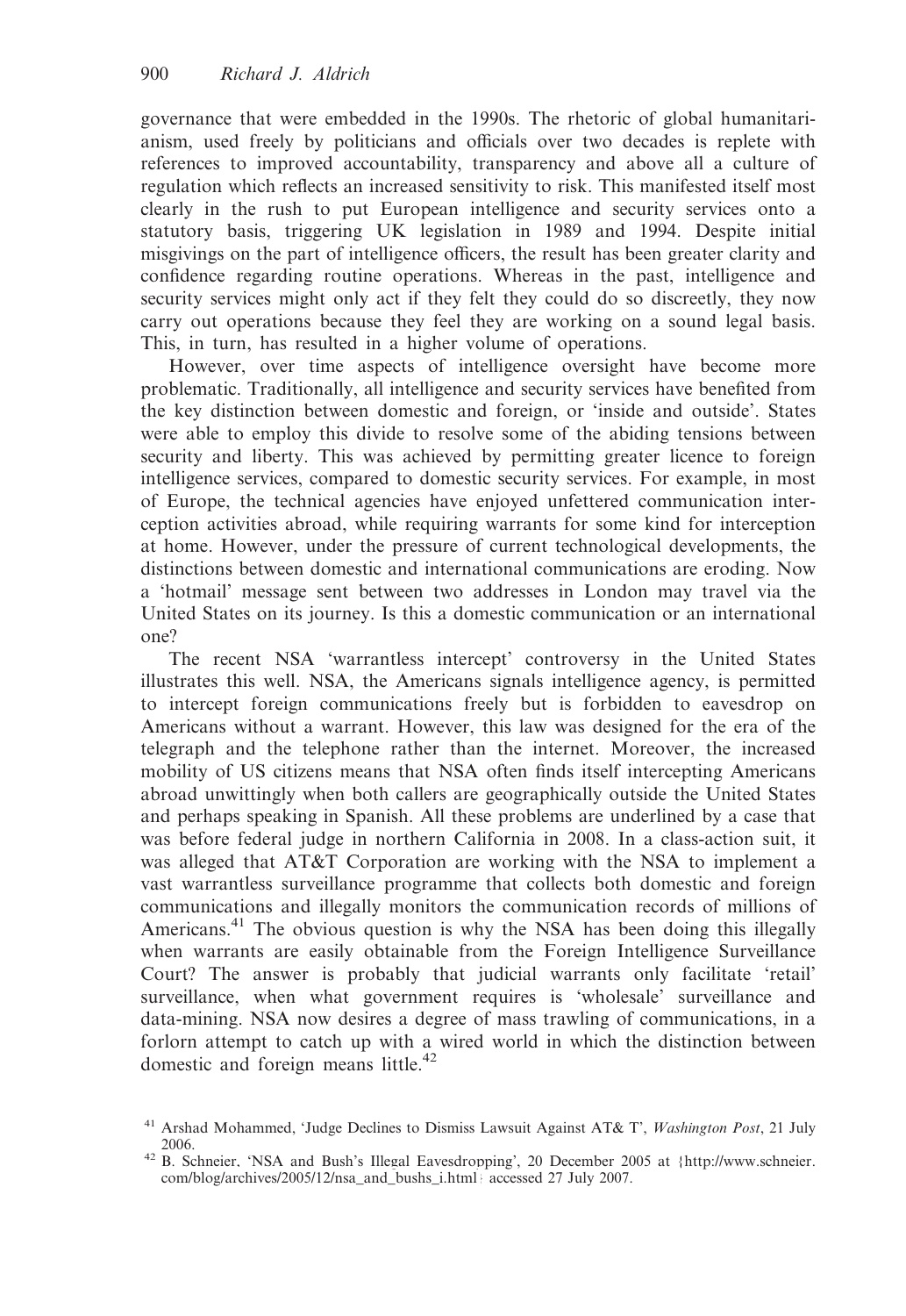Two further aspects of globalisation present particular problems for accountability. These are the increasingly exotic combinations of states involved in intelligence co-operation and the growing tendency to make use of privateers. Both phenomena can render the accountability mechanisms of national assemblies and parliaments powerless, since regulators can only inquire into activities by their own governments. Typically, rendition has involved partnerships between the United States and countries such as Egypt, Jordan and Syria. These limitations are true not only for routine standing committees, but also special commissions and courts. In Canada, the inquiry by Justice Dennis O'Connor into the Mahar Arar rendition case was able to call Canadian security personnel as witnesses, but failed to persuade any Americans – even the American ambassador in Ottawa – to appear before it. Nor was Justice O'Connor ever likely to obtain the answers he wanted from Syria or Jordan.<sup>43</sup>

The natural opaqueness of multinational intelligence activities has a logical remedy in the possibility of regional or international mechanisms of inquiry and oversight. In 1998, when this idea was first suggested by David Bickford CB, previously a legal adviser to both MI5 and SIS, few took the idea seriously.44 However, since 2005 we have seen real examples of such inquiries. At the regional level there have been twin investigations into renditions and secret prisons by the Council of Europe and the European Parliament. Unusually, General Michael Hayden, Director of CIA, then briefed a number of European ambassadors at a lunch hosted as the German Embassy in Washington. He tried to argue that many reports were exaggerated and that only about 100 people have been moved through the controversial programme. His remarks, which were widely reported, were effectively a CIA response to the European inquiries – perhaps a modest 'first' in the realm of transnational oversight. More unusual still is the investigation into the assassination of the Lebanese Prime Minister, allegedly by persons close to Syrian and Lebanese intelligence services, which has been undertaken by a United Nations International Independent Investigation Commission.45

In reality, commissions and inquiries, even if they are international, are no longer the main avenue for intelligence accountability. Much of the information that has driven recent inquiries has not come from official testimony, but from human rights watchers, activists and journalists. Global governance may be weak, but global civil society has proved to be a surprisingly effective sentinel.<sup>46</sup> In June 2007, mundane open source material, accessed by journalists and researchers, led to courts in Munich identifying the names of CIA officers and issuing arrest warrants.<sup>47</sup> Although national governments have been keen to assert public interest immunity in these matters, in a globalising world it is increasingly hard to keep a

- 
- <sup>43</sup> The findings of the enquiry are at [{http://www.ararcommission.ca/eng/}](http://www.ararcommission.ca/eng/)  $44$  Memorandum by David Bickford, 'The Accountability of the Security and intelligence Services with Particular Regard to the Security Service', Appendix 2, UK Select Committee on Home Affairs, 3rd Report, *Accountability of the Security Service*, 21 June 1999 [{http://www.publications.parliament.](http://www.publications.parliament.uk/pa/cm199899/cmselect/cmhaff/291/291ap03.htm)<br>uk/pa/cm199899/cmselect/cmhaff/291/291ap03.htm}
- <sup>45</sup> W. W. Harris, 'Crisis in the Levant: Lebanon at Risk?', *Mediterranean Quarterly*, 18:2 (2007), pp. 37–60.
- 
- pp. 37–60. <sup>46</sup> A. Florini, 'The end of secrecy', *Foreign Policy*, 111 (1998), pp. 50–63. <sup>47</sup> J. Goetz, M. Rosenbach and H. Stark, 'Renditions Scandal: CIA Arrest Warrants Strain US-German Ties', *Der Spiegel International*, 25 June 2007.